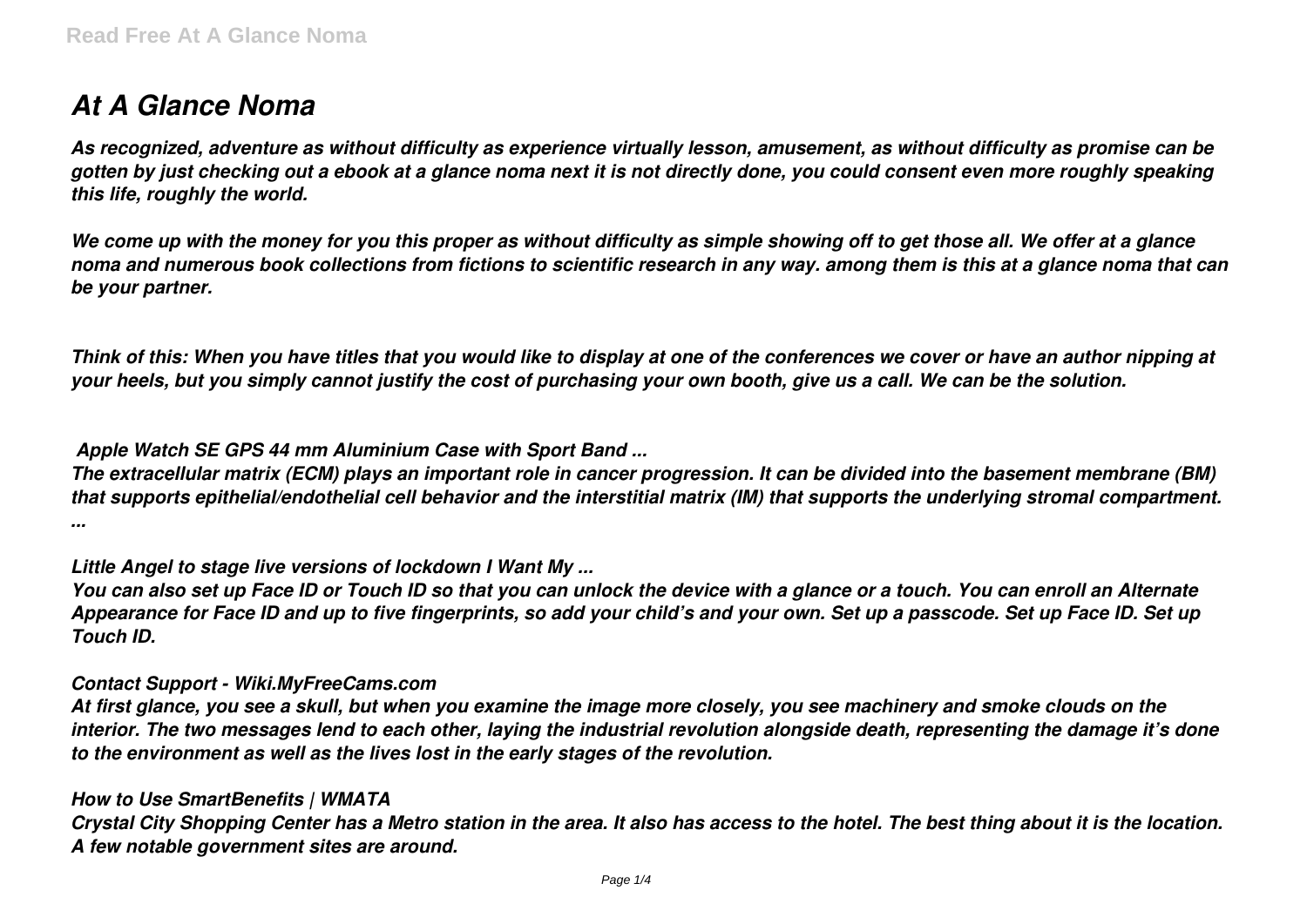*Noma Dumezweni returns to London stage to star in Donmar's ...*

*Season at a glance. Pinocchio adapted by Louise Warren Directed by Alex Marin and Sally Todd April 29 to June 26. Kinder by Smoking Apples Directed by Molly Freeman May 11 to 14.*

*Collagens and Cancer associated fibroblasts in the ...*

*It's our pleasure to share with you the 2022 Official Visitor's Guide to Greenville, SC: "yeah, that". This year-round piece motivates 75,000 people each year to plan and enjoy their visit. We ...*

# *Help your child set up an iPhone, iPad, or ... - Apple Support*

*His Excellency Hon. Uhuru Kenyatta, C.G.H President and Commander-in-Chief of the Defence Forces of the Republic of Kenya held a meeting with the NCIC Chairman Rev Dr Samuel Kobia, Vice Chairperson Ms Wambui Nyutu OGW, Commissioners and Commission Secretary at his State House office on 13th July 2021.*

# *Crystal City Metro Station - Arlington, VA - Yelp*

*Answers to common questions I am missing tokens from my account. All token transactions are accounted for in your My Account page. The link to the My Account page is located in your Personal Menu in the top-right corner of the website.. If you believe that your tokens were charged in error, please contact us with as many specific details as possible and we will help you.*

## *Homepage - Terhune Orchards*

*Texas Department of Criminal Justice | PO Box 99 | Huntsville, Texas 77342-0099 | (936) 295-6371*

## *Attorney asks Oklahoma court to stop US Senate election ...*

*With always-on display mode, your information's just a quick glance away during workouts; Make secure purchases right from your wrist using Fitbit Pay™ Track heart rate 24/7 and see your trends over time in the Fitbit® app; See a snapshot of your cardio fitness level in the Fitbit® app*

#### *At A Glance Noma*

*Noma Dumezweni is to return to the London stage for the first time since her Olivier award-winning performance in Harry Potter, as part of a new Donmar Warehouse season that also includes the ...*

## *Luxury 5 Star Hotel | Nihonbashi - Mandarin Oriental, Tokyo*

*Terhune Orchards is a winery in Lawrence Township in Mercer County, New Jersey. A family produce farm since 1975, the vineyard was first planted in 2003, and opened to the public in 2010. Terhune, throughout its' history has apple pickings, wine tasting, pick* Page 2/4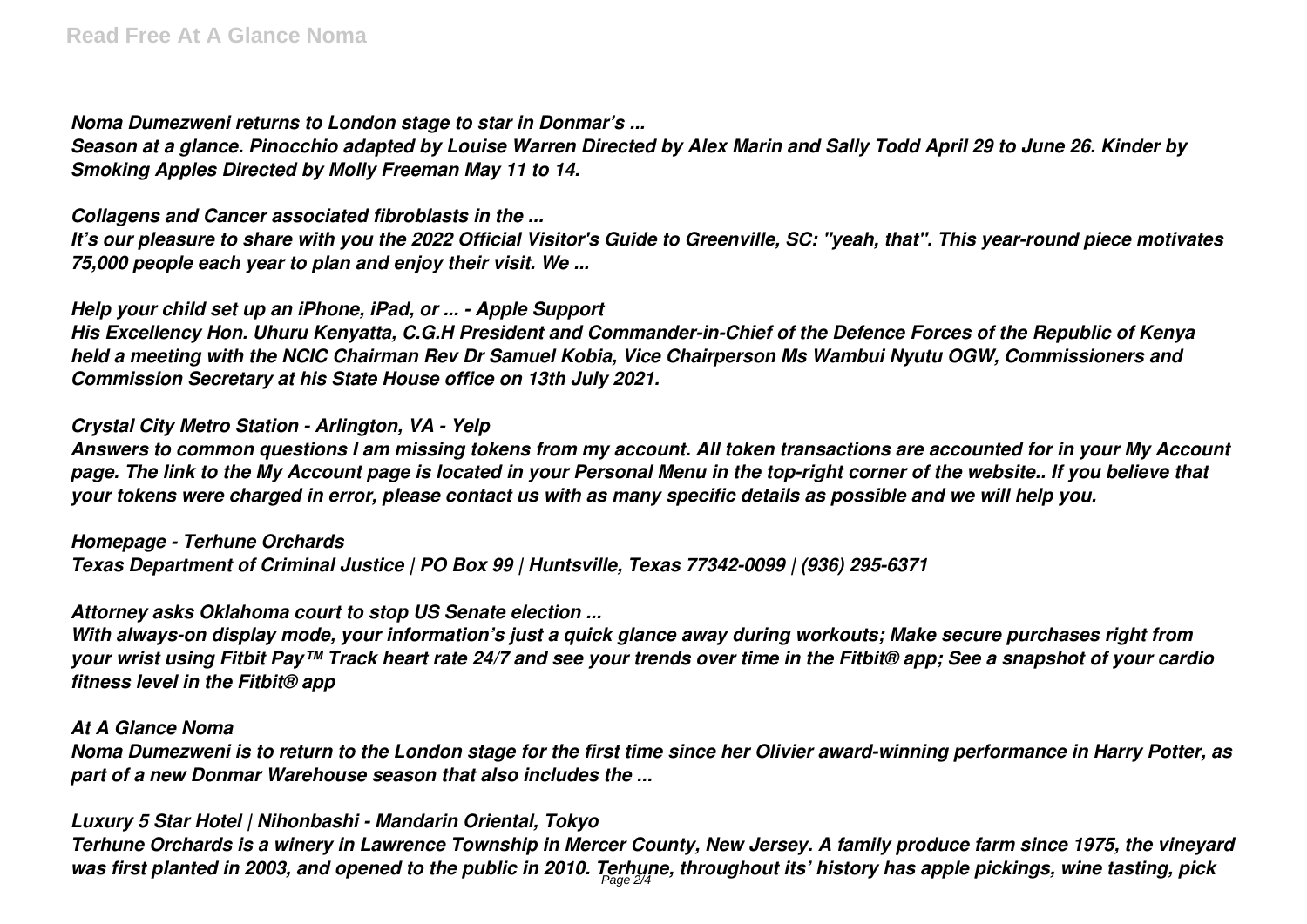*your own produce, outdoor events, barnyard tours, and the freshest of produce!*

#### *Copenhagen City Breaks 2022/2023 | Jet2holidays*

*FILE - New York Islanders Mike Bossy holds a puck signifying his scoring 50 goals in his first 50 games, in Uniondale, N.Y., Jan. 24, 1981. Bossy, one of hockey's most prolific goal-scorers and ...*

## *50 Examples of Negative Space Design | Canva*

*The Council for Higher Education Accreditation (CHEA) based in the United States is a non-profit higher education organization. Other websites with similar names or similar web addresses are not connected with CHEA in any way.*

## *Fitbit Versa 2 40mm Smartwatch | Costco - Costco Wholesale*

*An expansive Retina display so you can see more at a glance. Advanced sensors to track all the ways you move. Powerful features to keep you healthy and safe. Apple Watch SE is a lot of watch for a lot less than you expected. Features:*

#### *Home | Council for Higher Education Accreditation*

*Save, compare and share all the holidays you love with at-a-glance shortlists. Login to Shortlists on a desktop, tablet or mobile to book the holidays you've saved at any time. ... For adventurous foodies, the cuisine at illustrious restaurant Noma never fails to wow.*

#### *Home [cohesion.or.ke]*

*Announcement At Mandarin Oriental, Tokyo, the comfort, health and safety of our guests and colleagues is always our highest priority. As we remain alert to advice from health experts and government authorities and will adapt our services based on the latest guidelines, we are operating with reduced facilities and services.*

## *2022 Official Visitor's Guide of Greenville, South ...*

*"Measles at a glance": microbiology, mechanisms of transmission and infection, symptoms, complications, diagnosis, prevention and treatment. MV binds to several receptors of the host cells. In the respiratory tract, MV attaches to the epithelial cells through the interaction of the hemagglutinin glycoprotein (MV-H) with cellular receptors.*

#### *Texas Department of Criminal Justice*

*Mobile Ticketing: VRE, MARC and MTA Commuter Bus. Step 1 Follow the "Use Your SmartBenefits Dashboard" instructions above to access your dashboard. In the Transit Allocation section, click Add Transit Provider and select either VRE or MTA Mobile Ticketing.*